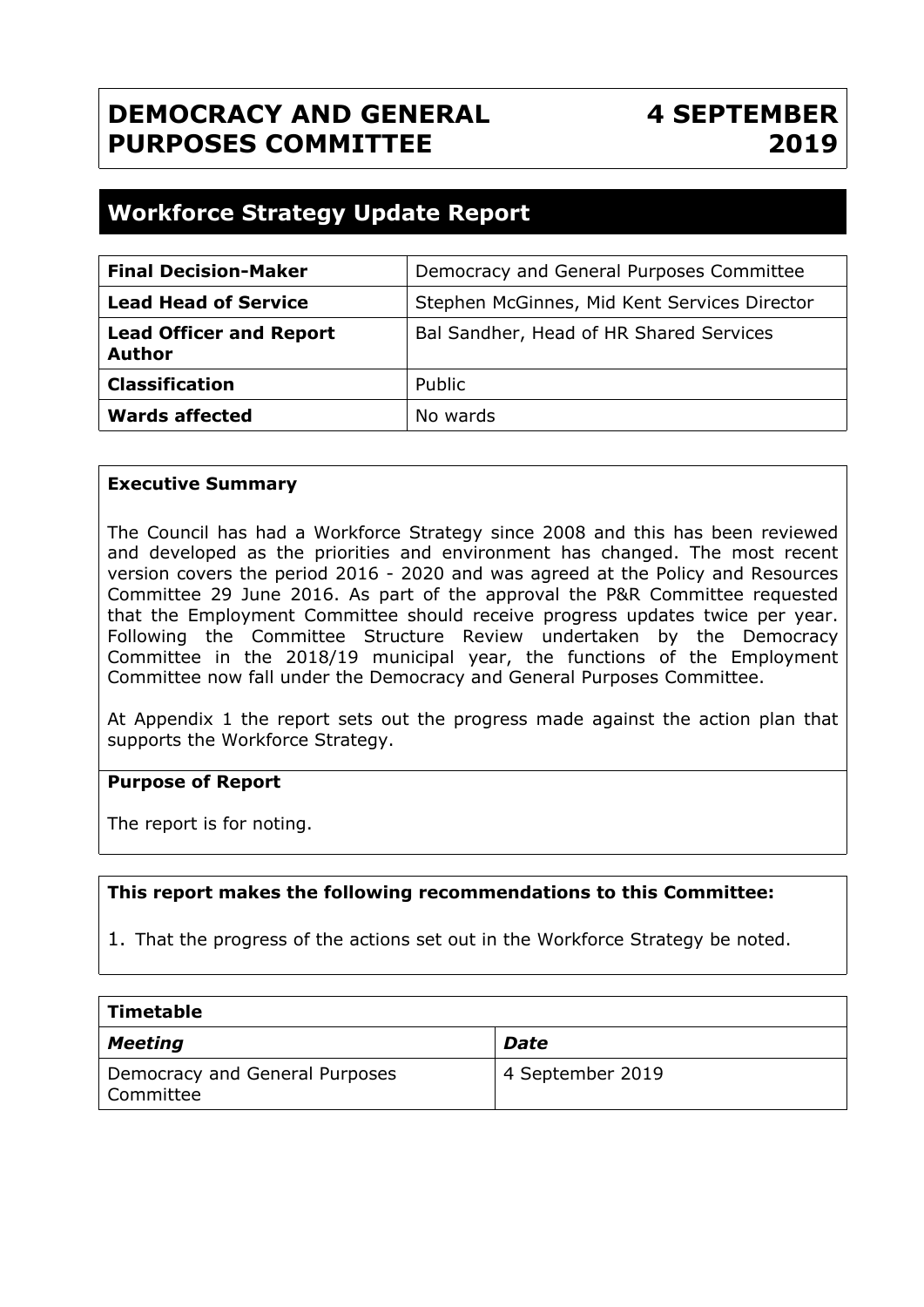# **Report title here**

#### **1. CROSS-CUTTING ISSUES AND IMPLICATIONS**

| <b>Issue</b>                                        | <b>Implications</b>                                                                                                                                                                                                                                                                                                                                                     | Sign-off                                                                          |
|-----------------------------------------------------|-------------------------------------------------------------------------------------------------------------------------------------------------------------------------------------------------------------------------------------------------------------------------------------------------------------------------------------------------------------------------|-----------------------------------------------------------------------------------|
| <b>Impact on</b><br>Corporate<br><b>Priorities</b>  | The Workforce Strategy has an impact on all<br>aspects of the corporate priorities.                                                                                                                                                                                                                                                                                     | Bal Sandher,<br>Head of HR                                                        |
| <b>Cross</b><br><b>Cutting</b><br><b>Objectives</b> | The Workforce Strategy has an impact on all<br>objectives.                                                                                                                                                                                                                                                                                                              | Bal Sandher,<br>Head of HR                                                        |
| <b>Risk</b><br><b>Management</b>                    | The overarching risk is that if the council does<br>not have a Workforce Strategy it may fail to put<br>in place the actions to deliver the priorities.                                                                                                                                                                                                                 | Bal Sandher,<br>Head of HR                                                        |
| <b>Financial</b>                                    | Workforce costs are the single biggest area of<br>expenditure for the Council, accounting for<br>around half of the Council's total budget. The<br>Workforce Strategy therefore has a financial<br>impact, but this is costed within the normal<br>annual budget. Specific initiatives described<br>within this report are also funded from within<br>existing budgets. | Section 151<br>Officer &<br><b>Finance Team</b>                                   |
| <b>Staffing</b>                                     | The Workforce Strategy will have an impact on<br>staff - this should be a positive impact as we<br>work to ensure that there are improvements.                                                                                                                                                                                                                          | Bal Sandher,<br>Head of HR                                                        |
| Legal                                               | Although there may be specific actions arising<br>out of the Strategy that require legal input,<br>there is nothing identified in the plan overall<br>that will have legal implications.                                                                                                                                                                                | Keith Trowell,<br><b>Team Leader</b><br>(Corporate<br>Governance),<br><b>MKLS</b> |
| <b>Privacy and</b><br>Data<br><b>Protection</b>     | No personal data is contained in the report.                                                                                                                                                                                                                                                                                                                            | Keith Trowell,<br>Team Leader<br>(Corporate<br>Governance),<br><b>MKLS</b>        |
| <b>Equalities</b>                                   | No impact identified as a result of this update<br>report. As an employer the Council has a duty<br>to fulfil under the Equality Act 2010. This is<br>ongoing and is embedded in the processes to<br>deliver the Work Force Strategy                                                                                                                                    | Equalities and<br>Corporate Policy<br>Officer                                     |
| <b>Public</b><br><b>Health</b>                      | No impact identified at this time                                                                                                                                                                                                                                                                                                                                       | Bal Sandher,<br>Head of HR                                                        |
| <b>Crime and</b><br><b>Disorder</b>                 | No impact identified at this time                                                                                                                                                                                                                                                                                                                                       | Bal Sandher,<br>Head of HR                                                        |
| <b>Procurement</b>                                  | No impact identified at this time                                                                                                                                                                                                                                                                                                                                       | Bal Sandher,<br>Head of HR                                                        |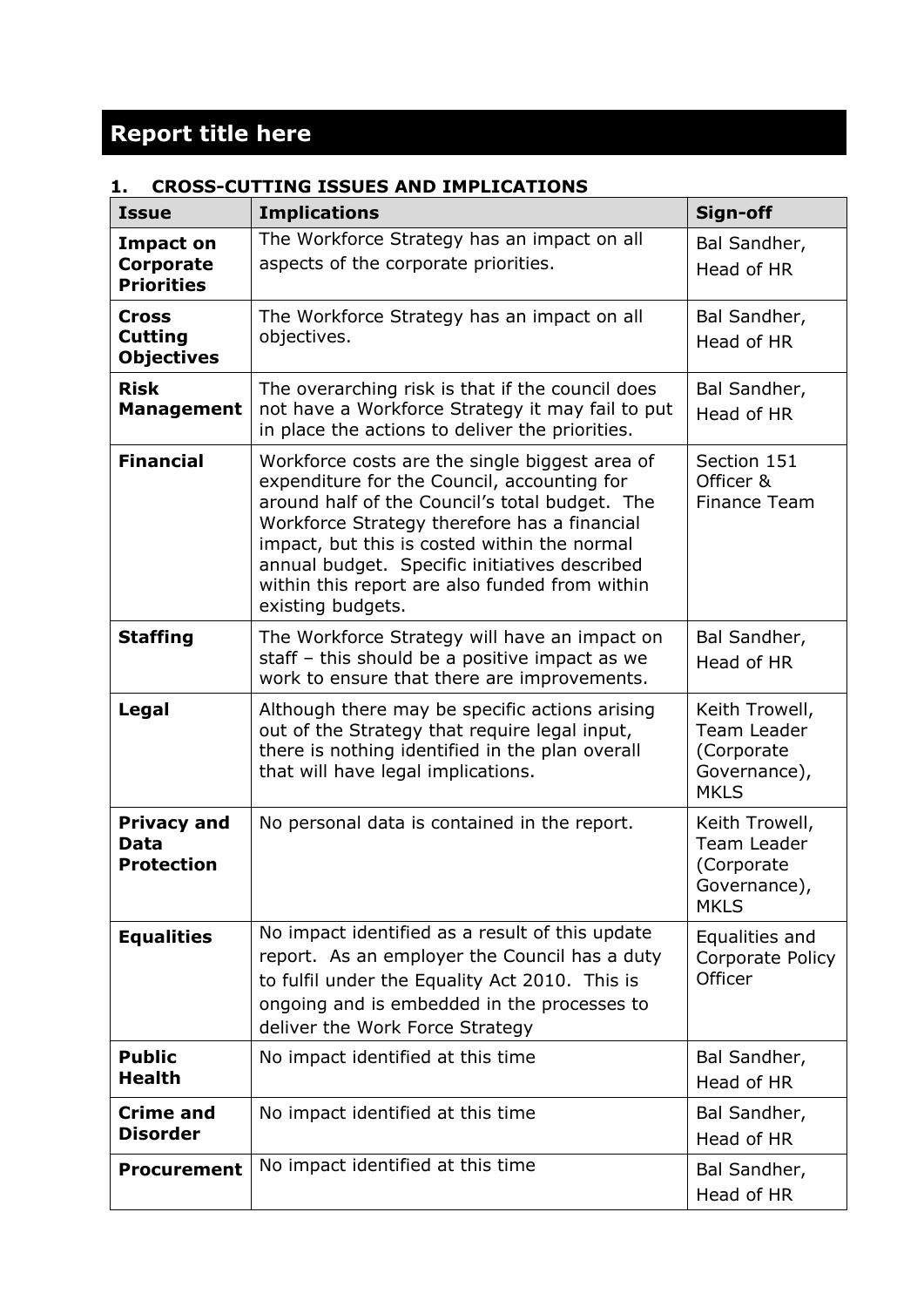#### **2. INTRODUCTION AND BACKGROUND**

- 2.1 The key themes of the Workforce Strategy are:
	- Organisation culture and change;
	- Resourcing:
	- Development, and
	- Reward.
- 2.2 There has been progress against all of the themes, much of which is cross cutting and affects more than one theme.

#### **2.3 Organisation culture and change**

- 2.3.1 We have rolled out Mental Health First Aid training in 2018 and 2019 with a total of 30 staff trained in Mental Health First Aid. The feedback from staff after the training course has been that managers also need to have knowledge on mental health to enable them to recognise signs of mental illness as well as provide the support required by staff. We have therefore organised training on Mental Health for Managers, this is not the full Mental Health First Aid training but a one day programme covering key knowledge areas on mental health. We also provide quarterly supervision sessions to our Mental Health First Aiders to ensure their knowledge and skills are kept up-to-date and to provide them with additional support if required.
- 2.3.2 A report was presented to the Employment Committee in June 2018 on Employee Wellbeing and Mental Health. At the time, the main reason for long term absence was mental health which had substantially increased during the year. The figures for June 2019 show a significant improvement in mental health with figures at a similar level to other absences at the council.

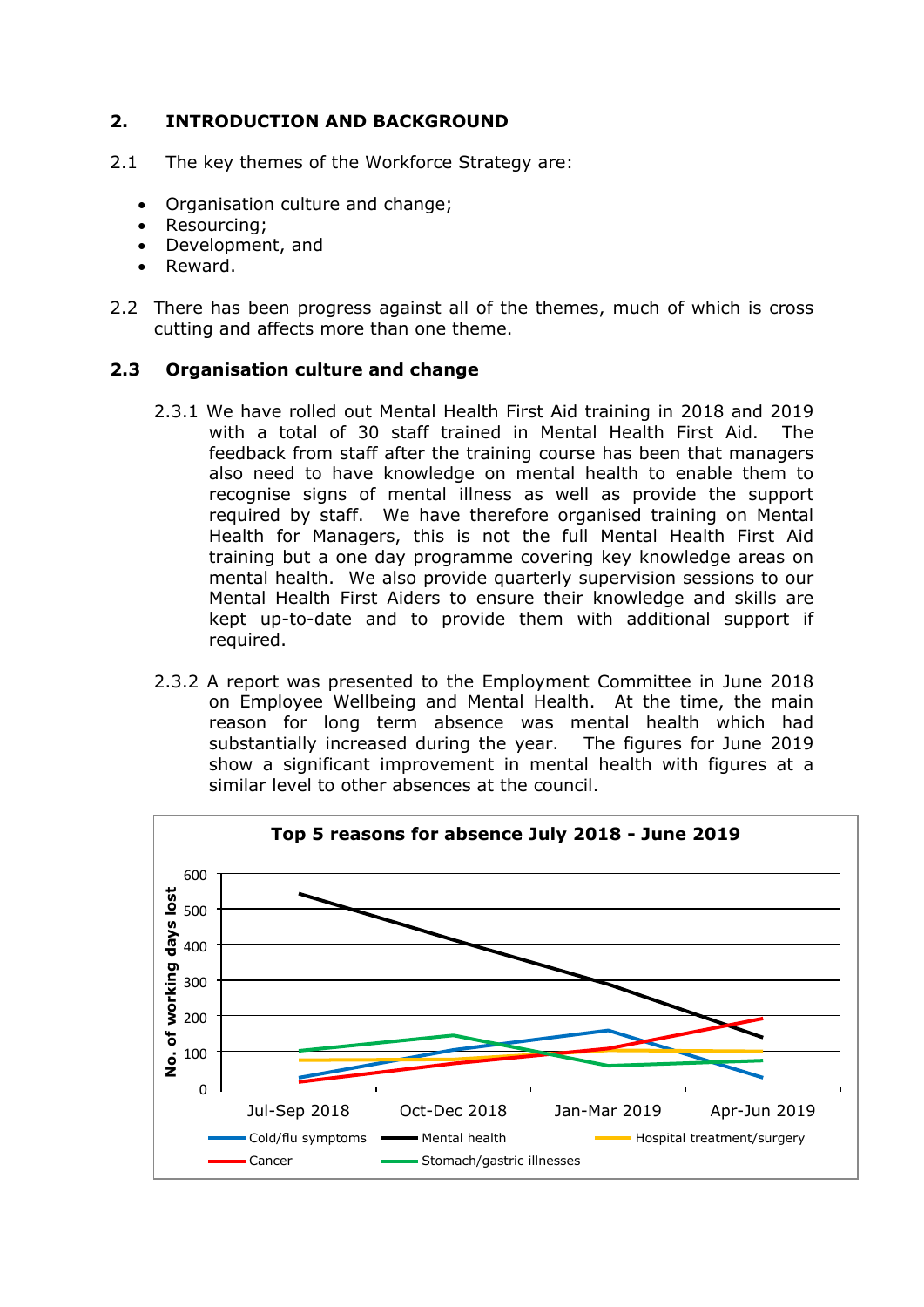The HR Advisors have been regularly reviewing and monitoring absence levels and advising managers in taking appropriate actions in order to reduce the level of sickness. Each service area has a dedicated HR Advisor who meets with them on a regular basis to discuss ongoing cases and highlight where employees have met sickness triggers. The meetings provide an opportunity for managers to seek case specific HR guidance and support. They also help to ensure that a fair and consistent approach in managing absence has been taken both within and across services and that any emerging issues or barriers in managing absence effectively are quickly identified and addressed. In addition, we have continued delivering wellbeing initiatives, training in resilience and personal best which aims to put a more positive focus on mental health. The training in resilience also includes a combination of the science of stress, mindfulness and other coping mechanisms as well as overall wellbeing.

- 2.3.3 The One Council update in February 2019 was organised at Maidstone's Leisure Centre and provided the opportunity for all staff to attend the one session. The event provided an update on the new Strategic Plan and informed staff on the new priorities that they will be working towards as well as providing an update on the progress of various projects. The annual staff awards also took place to recognise the great contribution team members have made to achieving the council's objectives and delivering great services to the public. This has become an important part of reinforcing our culture and values.
- 2.3.4 The One Council event held in July 2019 was delivered differently compared to previous events. This was held at Mote Park and provided the opportunity for staff to use the new facilities in the park and to also see the work that had been carried out in Mote Park by the council. The event was also to thank staff for all their hard work during the year and allowed staff the time to enjoy the facilities in the park. This has proved to be a valuable team building session as staff had the opportunity to spend time as a team and to communicate with staff from other departments. Positive feedback was received on this event as 90% of employees that attended the One Council found the event very enjoyable.
- 2.3.5 The Council's last Investors in People (IiP) review took place in January 2017, resulting in achievement of the IIP Silver accreditation. The Council's next assessment is due in January 2020 and following a review with the Wider Leadership Team it has been decided that the Council will not go forward with this assessment but instead create our own annual engagement survey. This will allow the council to focus on key areas to obtain staff feedback and to action any concerns. Regular pulse surveys will also be introduced to provide additional information and to monitor improvements. These short surveys will help to support improvements in staff engagement, and help us measure how successful our staff engagement initiatives are.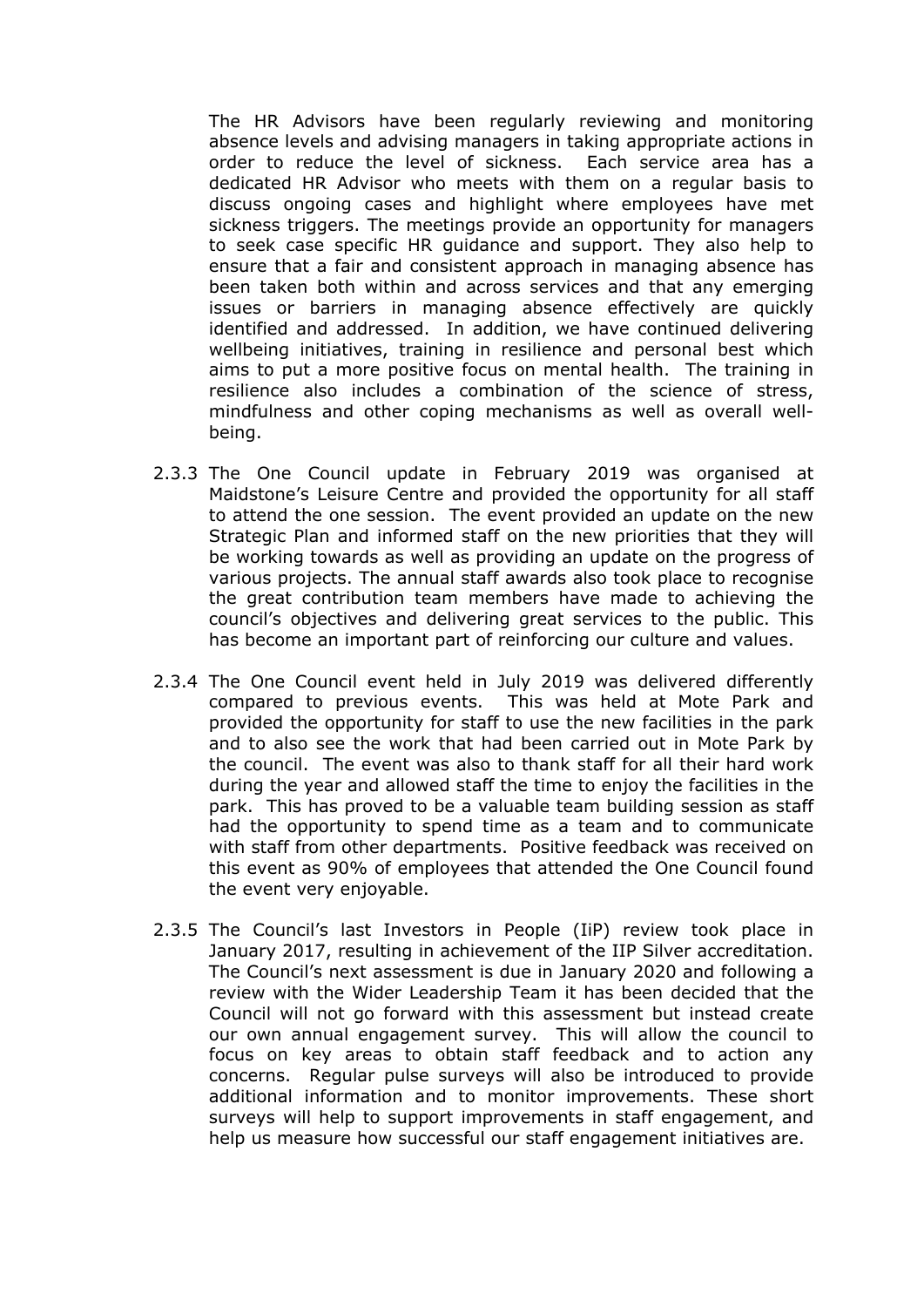#### **2.4 Resourcing**

- 2.4.1 We have introduced a new HR service delivery model from April 2019. This requires HR Advisors to attend Head of Service team meetings with their managers to go through key workforce data on turnover, sickness absence, recruitment, starters and leavers and many other areas. The meetings have also proved to be useful to deliver short training sessions on areas that managers need further support on such as managing sickness, understanding the role of mental health first aiders and providing updates on changes to policies and procedures. By providing the knowledge and skills managers will be able to have the capability and confidence in delivering their role more effectively in managing staff.
- 2.4.2 During the last 12 months from July 2018 to June 2019, the team have supported managers in recruiting 95 new staff at the council. This has included permanent and fixed term contracts to various positions at the council. In addition, there were 64 staff that left the organisation over this period.



 The number of recruitment campaigns completed during the same period has been 123; this includes internal and external recruitment. There has been an increase in the recruitment activity for July 2018- June 2019 compared to previous years which mainly relate to new posts being created in areas such as Housing.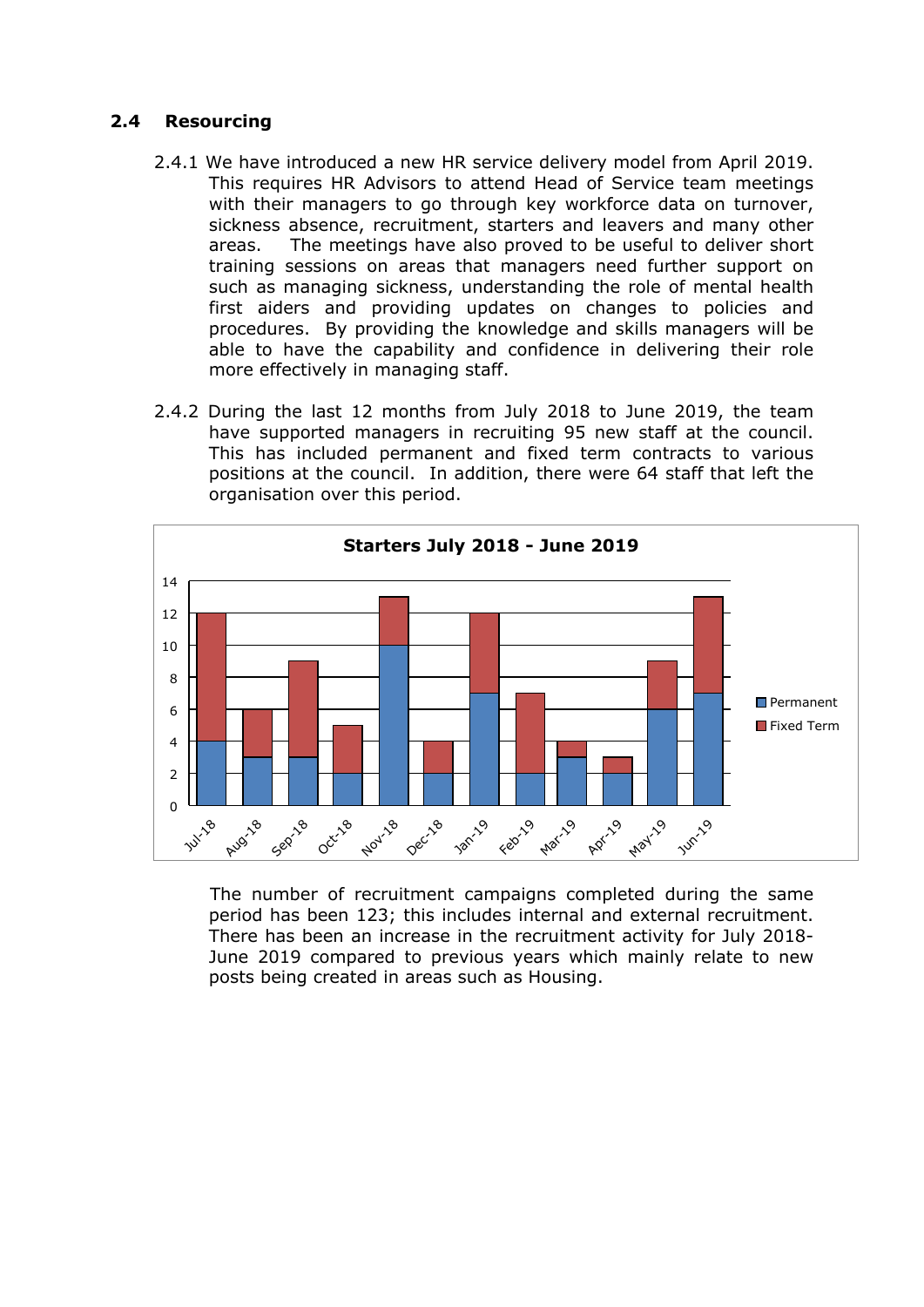

- 2.4.3 A careers fair at Maidstone Grammar School that included 26 other public and private sector employers, was attended by HR and the Head of Planning. The careers fair was visited by students from all year groups including sixth form students. The students that attended the event had the opportunity to learn about the work delivered by the council and the different types of jobs available for employment or as an apprenticeship programme. Career fairs provide an effective way to promote the work of the council as well as address any questions the students may have on the sector including career opportunities. We will be looking at further opportunities for the team to attend career fairs at local colleges and schools.
- 2.4.4 All employers with a salary cost of over £3 million per annum must pay an apprenticeship levy of 0.5% of their monthly pay bill. In addition, we are required to have 2.3% of the workforce on apprenticeships as an average from period 01/04/2017 to 31/03/2021. For Maidstone Borough Council this equates to approximately 14 apprentices a year on average.

An apprentice can be a newly appointed member of staff, employed into an apprentice post, or can be an existing member of staff undertaking an apprenticeship qualification. We currently have 5 apprentices within the Council. We also have 11 staff studying for a qualification through this route with another 8 staff interested in completing apprentice qualification in 2019-2020. This will support the Council in meeting the public sector targets of 2.3% of the workforce undertaking an apprenticeship programme.

#### **2.5 Development**

2.5.1 In 2018-2019, the central training budget of £42,850 was allocated. The central training plan provides training to staff in areas such as health and safety, safeguarding, management development, personal effectiveness, wellbeing, customer service and IT. There has been 68.5 days of training provided to staff in 2018-2019, which saw 905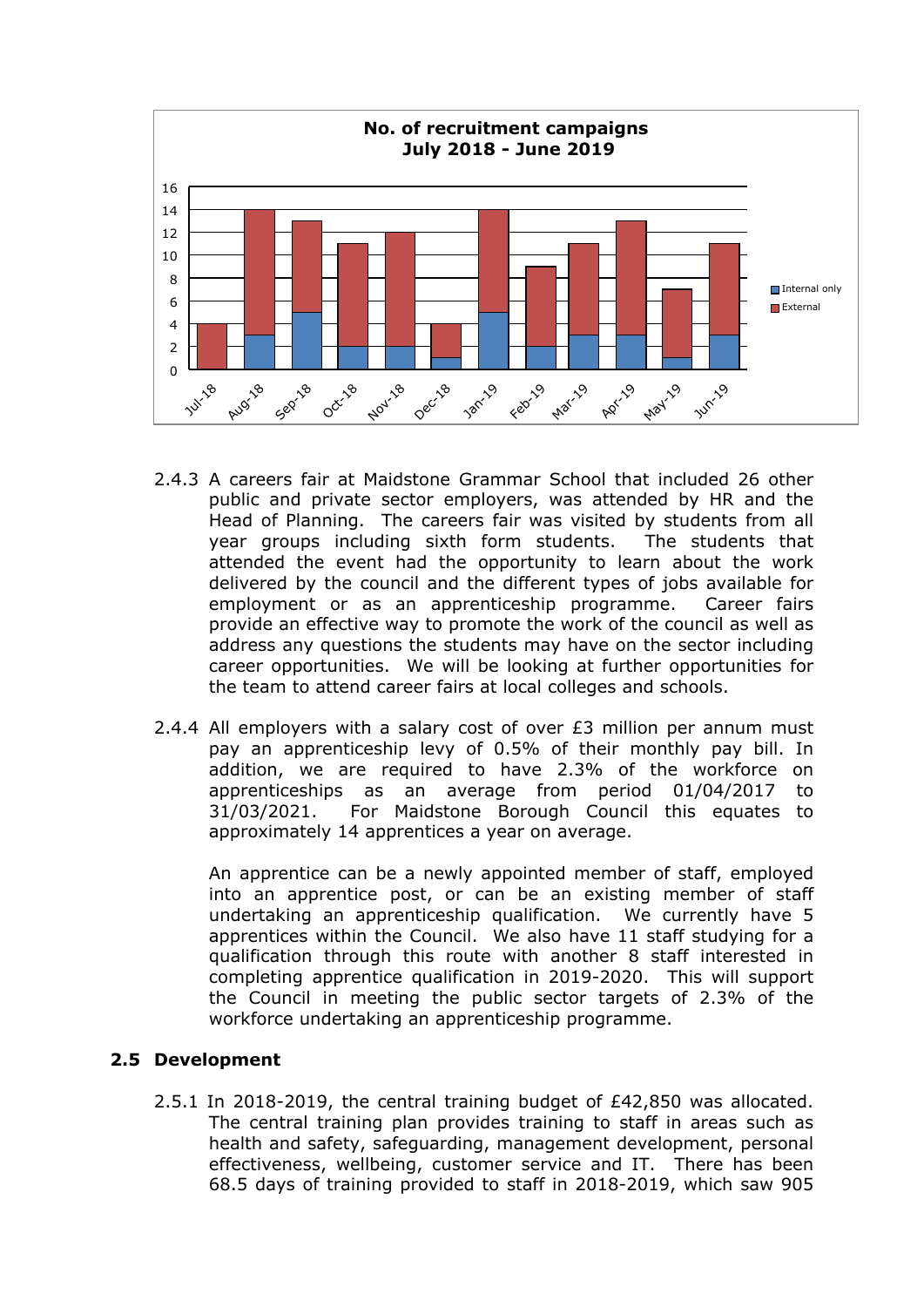places filled by staff, and nearly half of this was delivered by our internal team.

- 2.5.2 The cost of the Council's eLearning system is met from within the training budget. The eLearning system, elms, provides training on; health and safety, safeguarding, management development, personal effectiveness, mental health, wellbeing, information governance, and equality & diversity. In the 2018-2019 year, 2751 courses were completed by staff.
- 2.5.3 Each Service Unit within the Council also has its own training budget, which is used to meet specific and specialist training needs for their team members, often involving attendance on external courses, conferences and seminars.
- 2.5.4 Following last year's cycle of appraisals we carried out an internal survey to understand staff's view on our appraisal process system and the impact it had on their motivation. The results were largely positive with more than 90% of staff feeling that they received useful feedback from their line manager in their appraisal. 62% of staff said they felt motivated after their appraisal, and 70% of staff said they were having regular 1:1's with their line manager. Regular discussions and feedback are an important element of staff engagement and going forward we will be working with line managers to develop their skills in 1:1 meetings and ensure that the meetings take place regularly for all staff. We are currently piloting with two teams within the Council a revised approach to appraisal, which is focused on regular check-ins (1:1's), rather than a formal appraisal and mid-year review. The teams involved in this pilot include the Business Transformation and Street Scene teams. The pilot includes testing some software to support both the manager and team member with keeping a record of their progress, actions, development needs, as well as an opportunity to give and receive feedback to and from others. Results of the pilot will be presented to Management team at the end of the trial period.
- 2.5.5 We delivered two further Personal Best programmes in 2018-2019 and have committed to another two programmes this year. The Personal Best programme is for non-managers and provides 4 ½ days of training designed to support people in developing a growth mindset, vital in organisations undergoing change and needing staff to get involved in innovation and developing new ideas. This year's programmes will be delivered by our Learning and Development Manager who is training to be a Facilitator for the programme, which reduces the cost to the Council. We will also be running this year a Personal Best for Leaders programme, so that our managers and supervisors are better able to support their team members in developing growth mind-sets and meeting the challenges being placed on them. As part of the programme, CLT will be asked to identify up to 5 challenges that the Council is currently facing, and then in smaller action learning sets the delegates will be tasked to try and come up with some implementable solutions.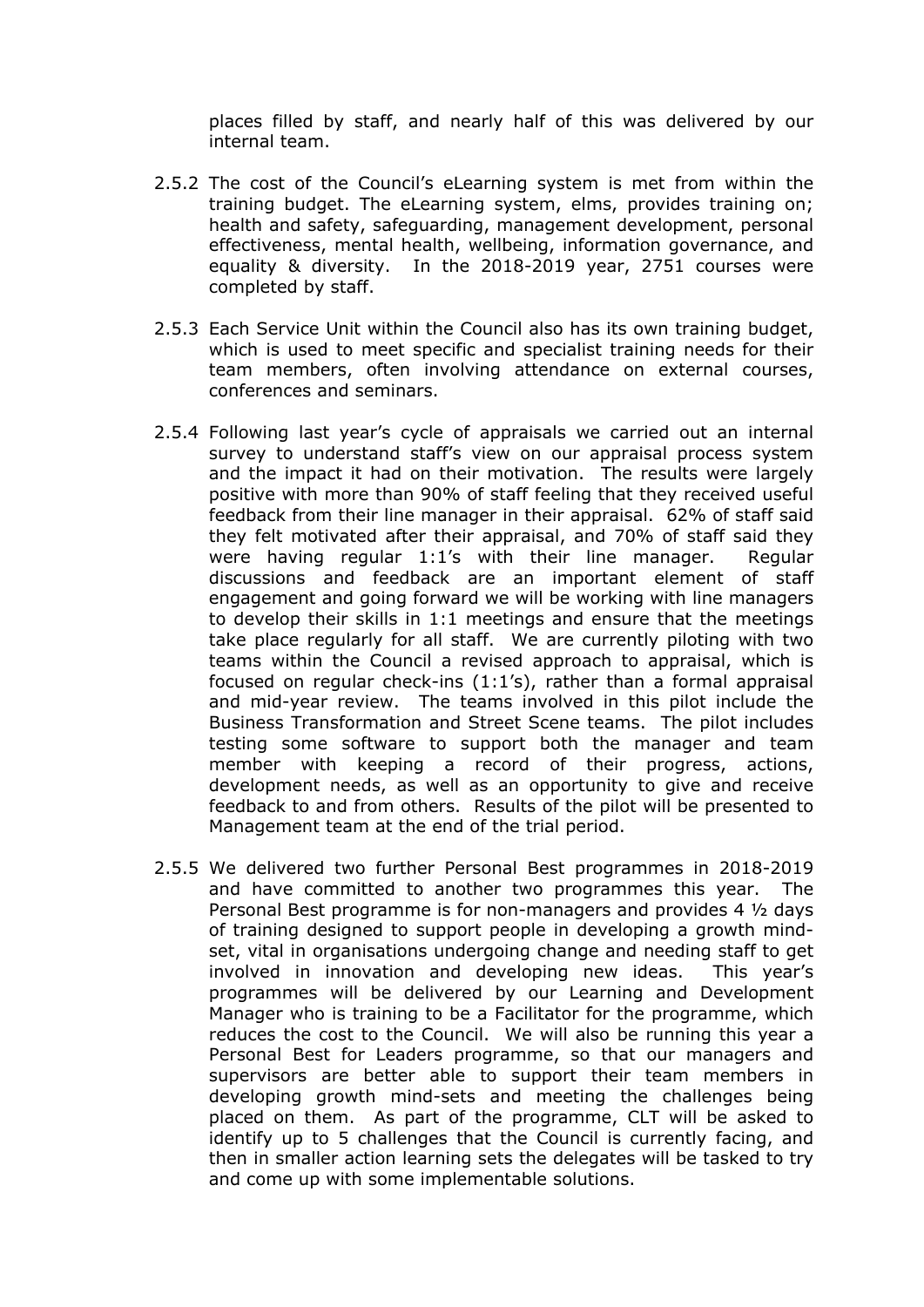#### **2.6 Reward**

- 2.6.1 Employees often underestimate the value of their reward package, particularly when it comes to benefits beyond salary payments. Total reward statements have been introduced to enable staff have a better understanding of their full employment package with the council as this includes all rewards/benefits received by staff as well as other benefits that are available to them as an employee of the council. The statements will help to inform staff of the true value of their employment package with the council as they will be able to see the details of each benefit they receive such as employer pension contributions, payment made by the council towards bus travel, training and development costs and other monetary and nonmonetary values. As well as online statements through iTrent, we have also created annual total rewards statements and these were sent to all staff in April. This was to ensure staff that do not have access to iTrent, such as staff working in non-office roles are also able to view the employment package they receive from the council. The total reward statements were communicated to staff in all satellite offices through a number of roadshows and included briefings on current benefits available to staff. A video has also been created by the Communications Team to support the development of total reward statements and has been used as part of the roadshows. A link to the video has been included as a Background Document.
- 2.6.2 There have been a number of wellbeing events organised and promoted over the last few months. In April, we promoted Stress Awareness month and provided advice on how to manage and cope with stress as well as where to obtain further support. On Dementia Action week in May we organised an information session for staff with an external Dementia Friends Champion to raise awareness on dementia. As part of National Diabetes week in June, information was sent to all staff on this year's campaign which was focused around spreading awareness about how it feels to live with diabetes and encouraging those living with the condition to open up. The main purpose for these wellbeing events is to encourage individuals to take preventative measures to avert the onset or worsening of an illness or disease and to adopt healthier lifestyles.
- 2.6.3 The council recognises that many of its employees have parental and caring responsibilities. In recognition of National Carers week we held workshops for staff to provide information, answer questions and to address any challenges faced by staff. The sessions were focused on the council's policies that related to taking time off, flexible working options as well as the support and wellbeing initiatives available from the council to support working parents and carers.
- 2.6.4 The annual Wellbeing week took place between 25 February and 1 March 2019. A number of events were organised across the council at different sites to promote the importance of being healthy and active. Staff feedback was very positive about the events offered and delivered during the week. The aim of the week is to raise awareness on wellbeing by arranging opportunities for staff to get involved in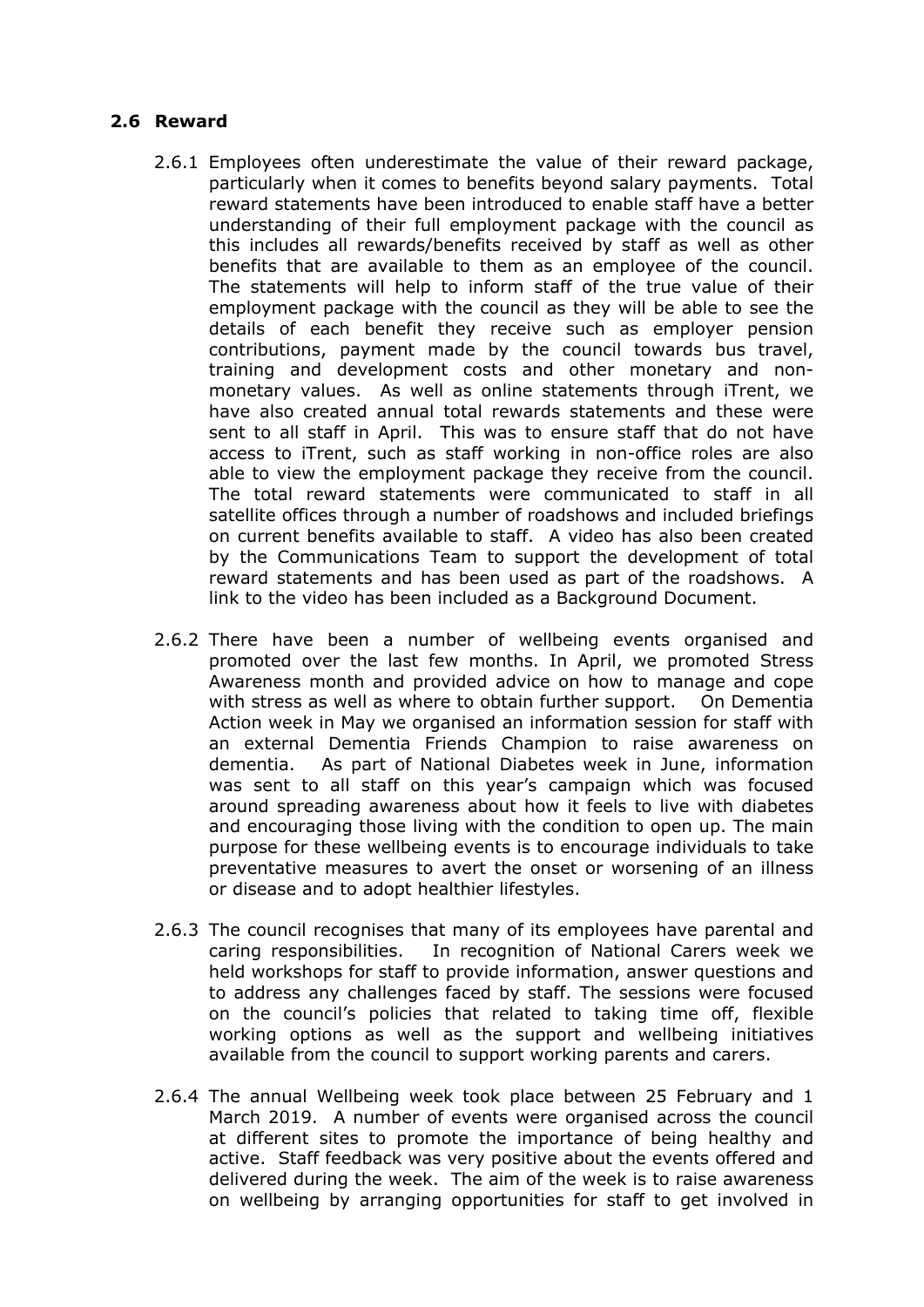activities that will improve their fitness, mental health and their overall wellbeing.

2.7 The Workforce Strategy sets out the key themes for the period 2016- 2020, there is an associated action plan that will be updated on a regular basis to ensure the council continues to develop. The action plan that was agreed in June 2016 is at Appendix 1 and it has been updated with the progress to date.

#### **3 AVAILABLE OPTIONS**

3.1 The Committee is asked to note the progress to date, and agree that work continues on the current action plan. Members could substitute alternative actions or add to the existing ones.

#### **4 PREFERRED OPTION AND REASONS FOR RECOMMENDATIONS**

4.1 The preferred option is for the Committee to note the developments and support the on-going work.

#### **5 RISK**

5.1 The risks associated with this proposal, including the risks if the Council does not act as recommended, have been considered in line with the Council's Risk Management Framework. We are satisfied that the risks associated are within the Council's risk appetite and will be managed as per the Policy.

#### **6 CONSULTATION RESULTS AND PREVIOUS COMMITTEE FEEDBACK**

6.1 The Workforce Strategy was developed with input from the managers in the organisation and discussed with both the trade unions and Staff Forum.

#### **7 NEXT STEPS: COMMUNICATION AND IMPLEMENTATION OF THE DECISION**

- 7.1 Developments based on the Workforce Strategy are regularly communicated to managers and staff through the council's newsletter, Team Talk activities, consultation with trade unions, Staff Forum and by email.
- 7.2 Actions within the Workforce Strategy are regularly reviewed by the Wider Leadership Team and twice a year by the Committee.